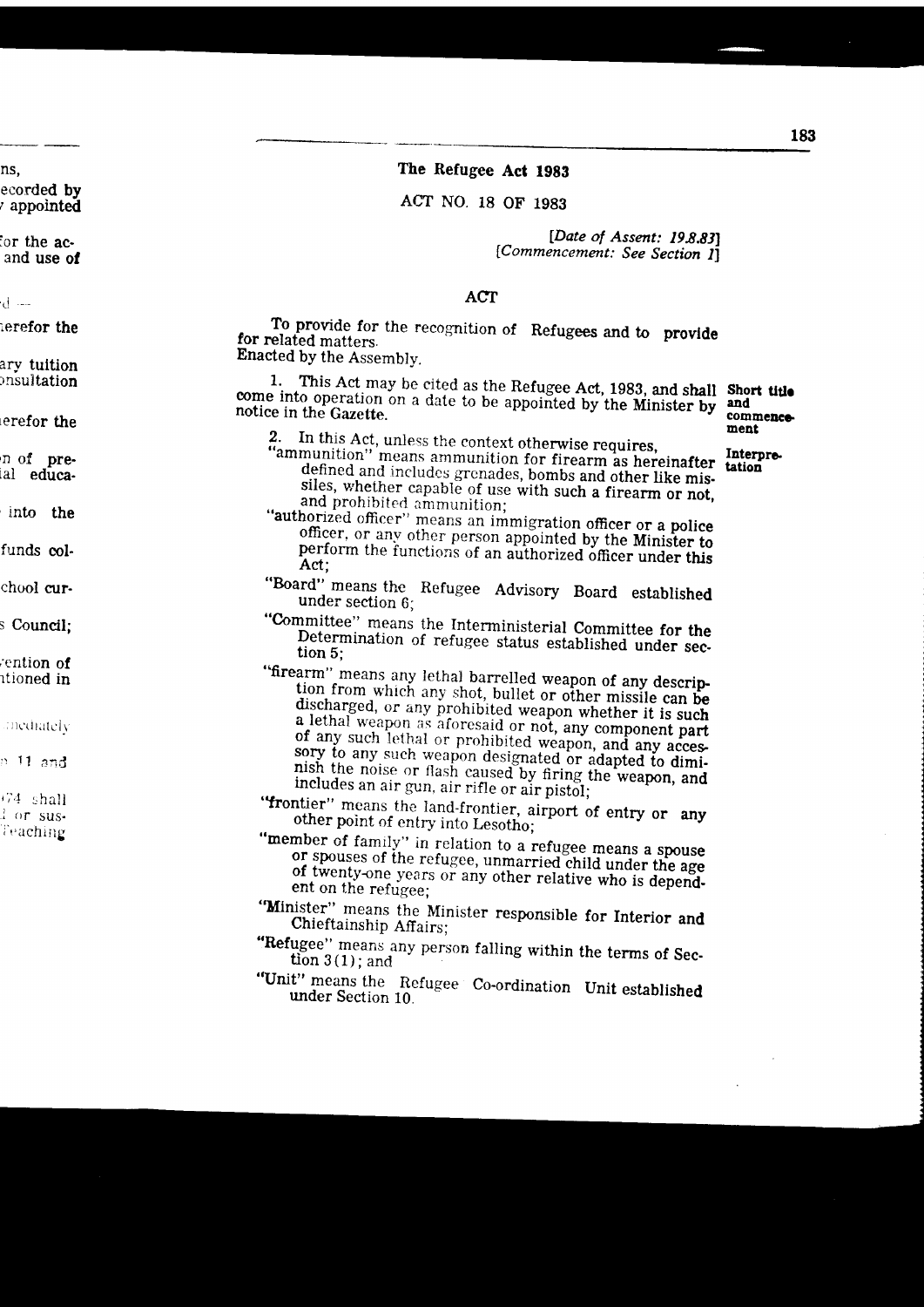| Definitio <b>n</b><br>of Refugee | 3.<br>who,    | (1) Subject to Sub-section (2), a refugee is any person                                                                                                                                                                                                                                                                                                 |
|----------------------------------|---------------|---------------------------------------------------------------------------------------------------------------------------------------------------------------------------------------------------------------------------------------------------------------------------------------------------------------------------------------------------------|
|                                  |               | (a) owing to well-founded fear of being persecuted for<br>reasons of race, religiou, nationality, membership of a<br>particular social group or political opinion;<br>(i) is outside the country of his nationality and is unable<br>or, owing to such fear, is unwilling to avail himself<br>of the protection of that country; or                     |
|                                  |               | (ii) not having a nationality and being outside the coun-<br>try of his former residence, is unable or owing to<br>such fear, is unwilling to return to it; or                                                                                                                                                                                          |
|                                  |               | (b) owing to external aggression, occupation, foreign domi-<br>nation or events seriously disturbing public order in<br>either the whole or part of his country of origin or na-<br>tionality, is compelled to teave his place of habitual resi-<br>dence in order to seek refugee in another place outside<br>his country of origin or nationality; or |
|                                  |               | (c) belongs to a class of persons declared by the Minister to<br>be refugees for reasons set out in paragraph (a) or (b).                                                                                                                                                                                                                               |
|                                  | this Act, if, | (2) A person shall not be considered to be a refugee under                                                                                                                                                                                                                                                                                              |
|                                  |               | (a) he has committed a crime against peace, a war crime, or<br>a crime against humanity, as defined in the international<br>instruments drawn op to make provision in respect of<br>such crimes:                                                                                                                                                        |
|                                  |               | (b) he has committed a serious non-political crime outside<br>Lesotho prior to his admission to Lesotho as a refugee;<br>$_{\rm cr}$                                                                                                                                                                                                                    |
|                                  |               | (c) he has violated the parposes and principles of the charter<br>of the Organisation of African Unity and the United Na-<br>tions Charter                                                                                                                                                                                                              |
| Cessation<br>provisions          | 4.            | A person shall cease to be a refugee under this Act if,                                                                                                                                                                                                                                                                                                 |
|                                  |               | (a) he has voluntarily re-availed himself of the protection of<br>the country of his nationality.                                                                                                                                                                                                                                                       |
|                                  |               | (b) having lost his nationality, he has voluntarily re-acquir-<br>ed it;                                                                                                                                                                                                                                                                                |
|                                  |               | (c) he has acquired Lesotho nationality or the nationality of<br>some other country and enjoys the protection of the<br>country of his new nationality;                                                                                                                                                                                                 |
|                                  |               | (d) he has voluntarily re-established himself in the country<br>which he left or outside of which he remained owing to<br>fear of persecution; or                                                                                                                                                                                                       |
|                                  |               | (e) he can no longer, because the circumstances in connec-<br>en regermiend as a refugee have                                                                                                                                                                                                                                                           |

÷. tion with which he has been recognised as a refugee have ceased to exist, continue to refuse to avail himself of the protection of the country of his nationality.

184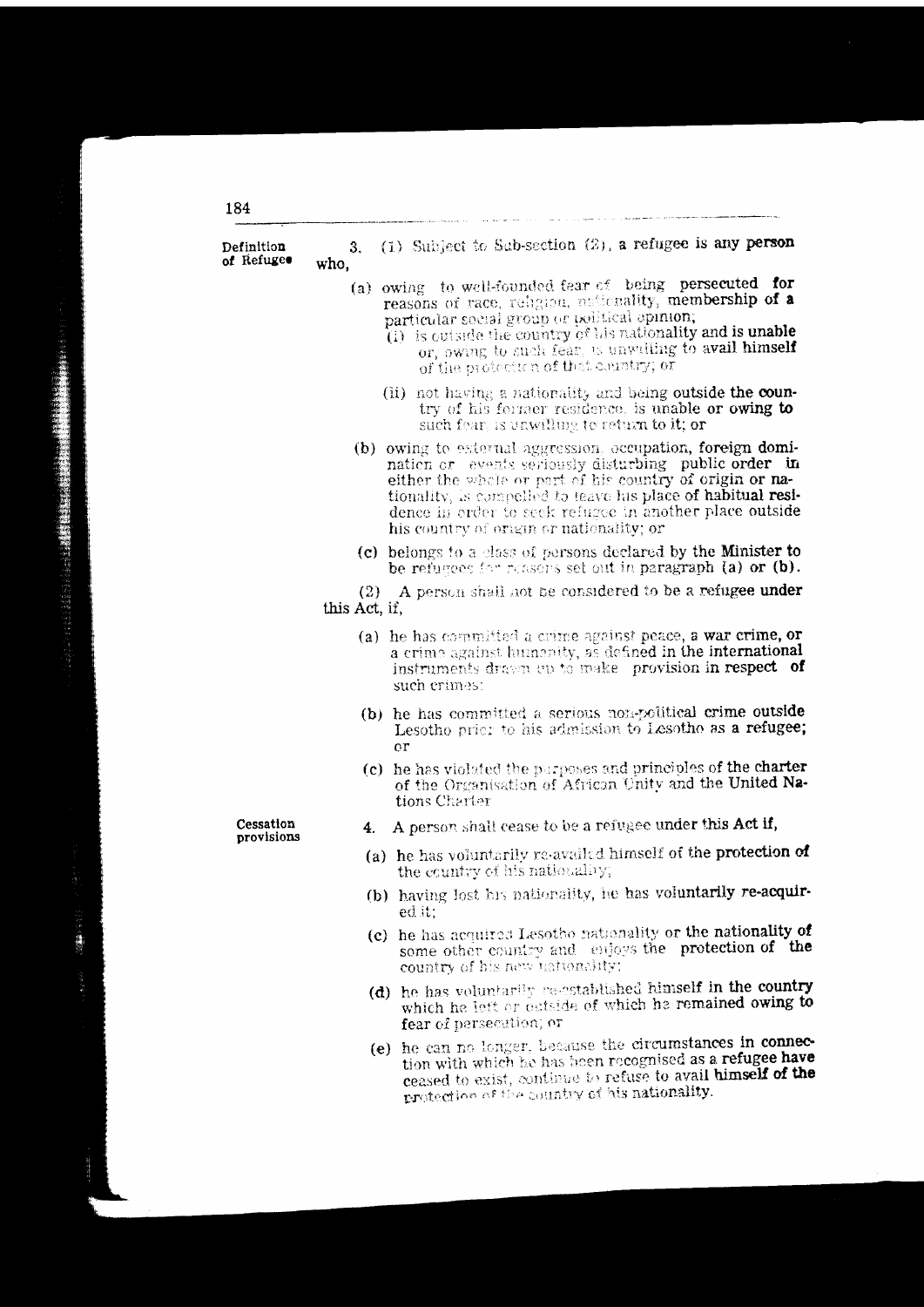5. (1) There is established a Committee to be known as the Establish-Interministerial Committee for the Determination of Refugee ment and **Status** composition of

- The Committee shall consist of.  $(2)$
- (a) the Permanent Secretary of the Ministry responsible for the Interior or in his absence the Director of the Department of Immigration, who shall be chairman of the Committee:
- (b) the Commissioner for Refugees;
- (c) a Legal Officer responsible for refugee matters, (hereinafter referred to as the "Legal Officer") who shall be Secretary of the Committee;
- (d) the Permanent Secretary of the Ministry responsible for Foreign Affairs or his representative;
- (e) the Commissioner of Police or his representative;
- (f) the Principal Chief of the area where the refugee resides immediately after entering Lesotho; and
- (g) a representative of the office of the United Nations High Commissioner for Refugees in Lesotho who shall participate in the deliberations of the Committee as an observer.
- (3) The functions of the Committee shall primarily be,
- (a) to process and consider applications for refugee status and to register persons who have been recognised as refugees under this Act; and
- (b) to advise the Minister on general issues relating to the determination of refugee status and other policy matters concerning refugees.

(1) The Minister may, from time to time, by notice in the Refugee 6. Gazette, appoint a Refugee Advisory Board on such terms and con- Advisory ditions as he deems fit.

**Board** 

- $(2)$ The Board shall be composed of:-
- (a) a senior legal practitioner, who is not an employee of the Government, as chairman of the Board;
- (b) one member of the Committee;
- (c) one member of the Unit; and
- (d) a Representative of the Office of the United Nations High Commissioner for Refugees in Lesotho, who shall participate in the deliberations of the Board as an adviser.

The function of the Board shall be to consider such  $(3)$ matters as the Minister may, from time to time, refer to it and to make recommendations thereon to the Minister.

7. (1) A person who has lawfully entered or is lawfully present in Lesotho and who wishes to remain in the country on for the grounds that he is a refugee within the meaning of Section 3 (1) (a) or (b) shall, as soon as practicable, make an application in the prescribed form to the nearest authorised officer for recognition of his status.

Procedure applications, recognition etc.

Committee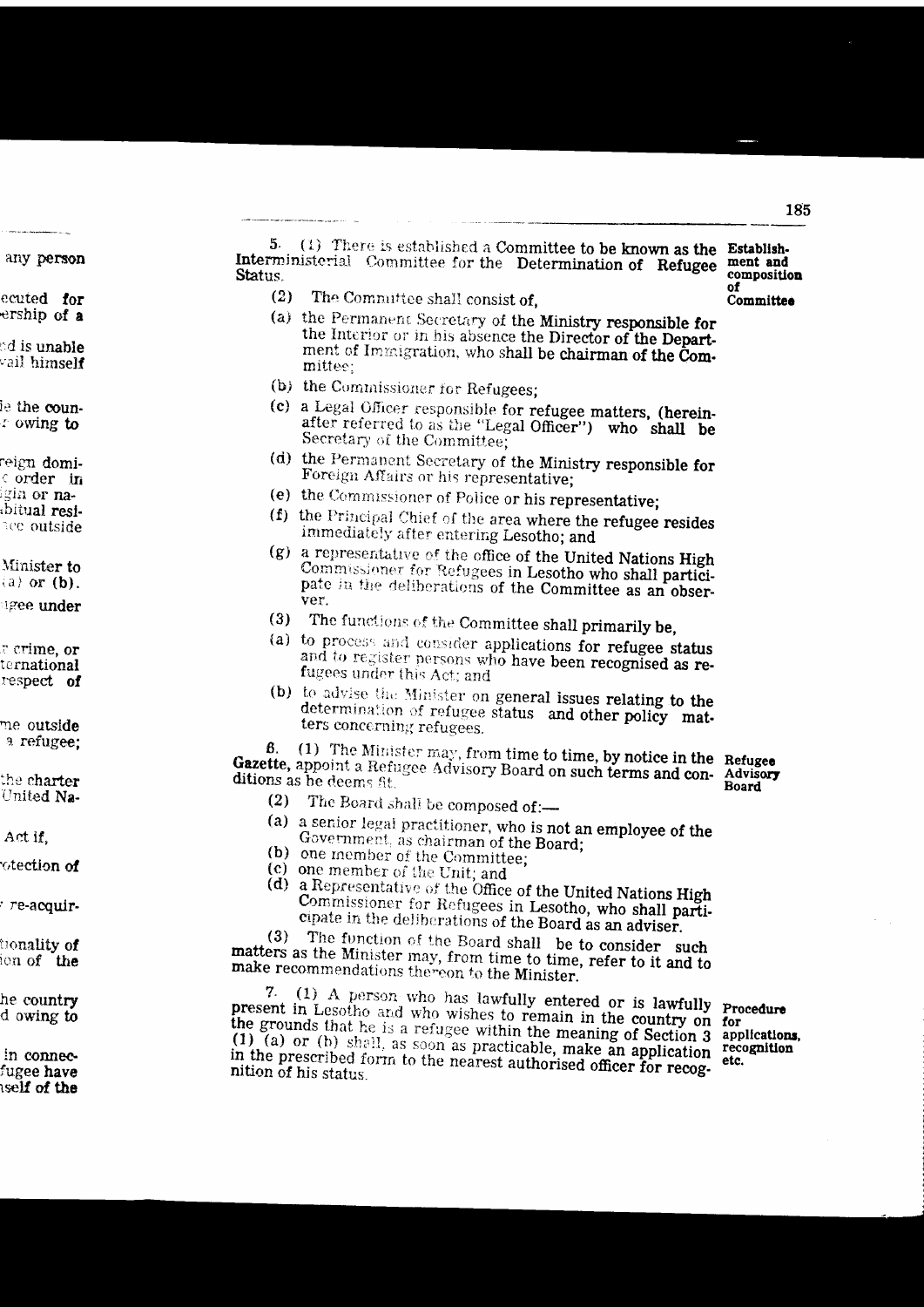The Committee shall invite the applicant to appear before it, consider the application and make recommendations thereon to the Minister.

Every person who is recognised as a refugee shall be duly informed and be issued with an identity card attesting to his status and a resident permit.

(5) If there is doubt as to whether the applicant should be recognised as a refugee or if a negative recommendation is intended, the committee shall seek and take into account the views of the Representative of the United Nations High Commissioner for Refugees before a recommendation is made to the Minister.

If the Minister decides not to recognize the applicant as a refugee, he shall officially notify the applicant of his decision and reasons for so deciding.

The applicant shall have the right to re-apply to the Minister to reconsider his application and the Minister may, in his discretion on recommendation by the Committee, refer the matter to the Board.

The Board shall consider the application for refugee status and make recommendations on the same to the Minister for a final decision:

Provided that while awaiting the recommendation of the Board to the Minister, the applicant shall be allowed to remain in the country.

The Minister shall not be bound by a recommendation of the Committee or, as the case may be, of the Board.

(10) If, after the reconsideration of the applicant's case, the Minister decides to reject the recommendation of the Committee, or, as the case may be, the Board, the applicant shall have a right to seek an appropriate relief from the High Court of the Kingdom of Lesotho regarding his application and if the application is finally rejected, the applicant shall be given reasonable time to seek legal admission into another country.

(11) Where the Minister, in exercise of his powers under section 3(1) (c) expressly rejects the application of any member of a group, such member may apply as an individual in accordance with the provisions of subsections (1) to (8) inclusive for recognition of his refugee status.

(1) Where a person is recognised as a refugee, the Minister shall facilitate entry into Lesotho of any member of the refugee's family, wishing to join the refugee.

Where, subsequent to the granting of refugee status to

a head of a family, the family is disunited as a result of divorce, separation, or death, members of such family shall continue to reside in Lesotho and may, on application, be recognised as lawful residents in Lesotho under the Aliens Control Act, or under the Citizenship Act or under this Act

Family members

A. 16 of 1966  $0.16$  of 1971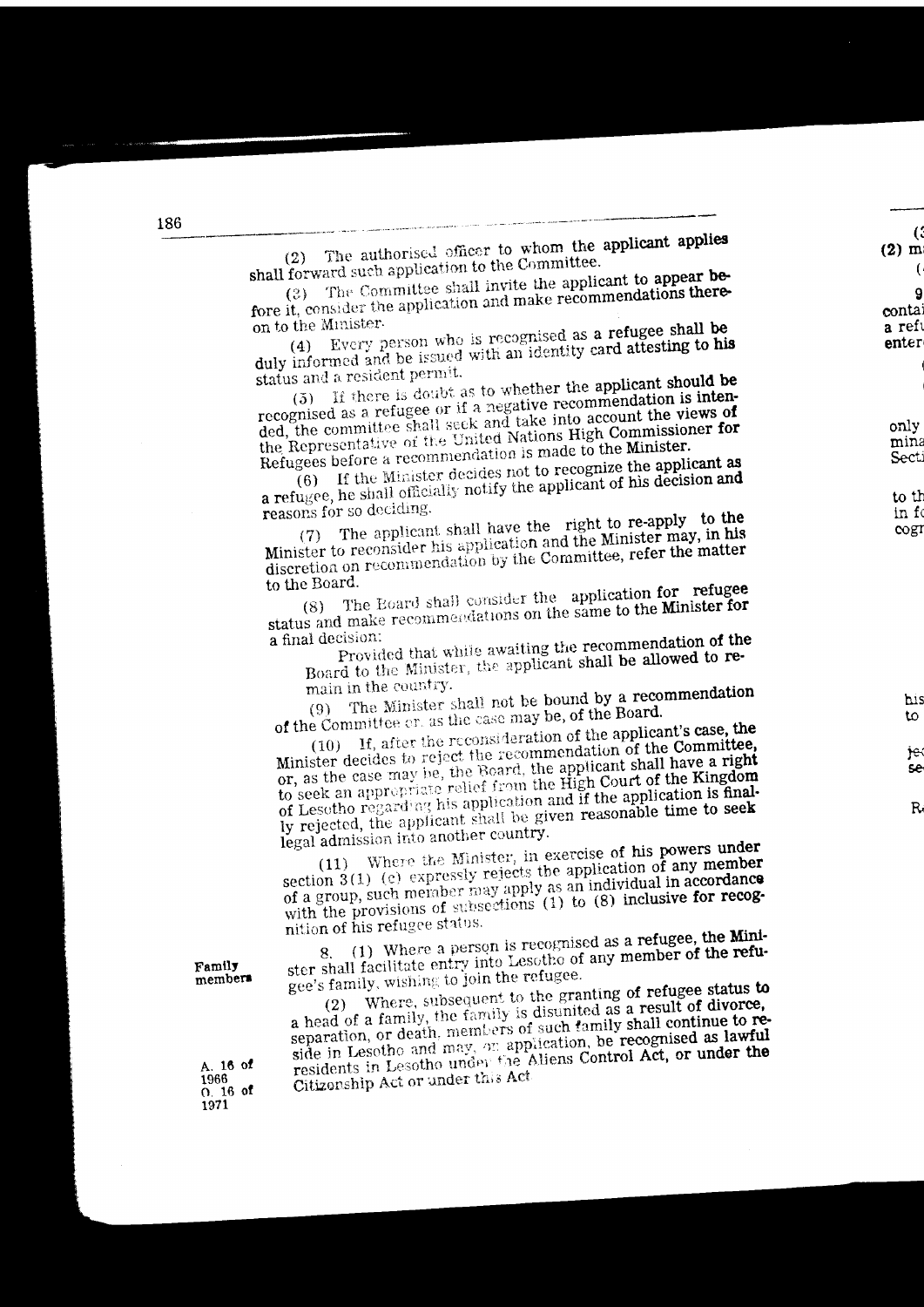$(3)$ A member of the family referred to under sub-section (2) may apply for refugee status in accordance with this Act.

 $(4)$ Sub-section (3) shall not apply to a Mosotho national.

9. (1) Subject to Section 7, and notwithstanding anything Illegal contained in the Aliens Control Act, 1966, a person claiming to be a refugee within the meaning of section  $3(1)$ , who has illegally entered or is illegally present in Lesotho shall not,

entry or presence A. 16 of 1966

(a) be declared a prohibited immigrant;

(b) be detained: or

(c) be imprisoned or penalised in any other way.

only by reason of his illegal entry or presence pending the determination of his application for recognition as a refugee under Section 7.

A person to whom sub-section (1) applies shall report  $(2)$ to the nearest immigration officer or other authorised officer within fourteen days from the date of his entry and may apply for recognition as a refugee:

Provided that where a person is illegally present in the country by reason of expiry of his visa, he shall not be denied the opportunity to apply for recognition of his refugee status merely on the grounds of his illegal presence.

- $(3)$ Where a person to whom this section applies.
- (a) fails to report to the nearest authorised officer in accordance with sub-section  $(2)$ ; and
- (b) is subsequently recognized as a refugee,

his presence in Lesotho shall be lawful, unless there are grounds to warrant his expulsion pursuant to Section 12.

 $(4)$ Where an application made under sub-section (2) is rejected, the applicant shall be granted reasonable time in which to seek legal admission to another country.

10. (1) The Minister may appoint a body to be known as the Refugee Refugee Co-ordination Unit. Co-ordination Unit

- $(2)$ The Unit shall consist of.
- (a) the Commissioner for Refugees;
- (b) the Legal Officer;
- (c) a Project Planning Officer; and
- (d) Secretarial staff.
- (3) The functions of the Unit shall be.
- (a) to administer and co-ordinate matters relating to refugees in the Kingdom of Lesotho; and
- (b) to perform such other duties as may be assigned by the Minister.

The Unit may, in consultation with the Office of the Uni- $(4)$ ted Nations High Commissioner for Refugees in Lesotho, determine its own procedure.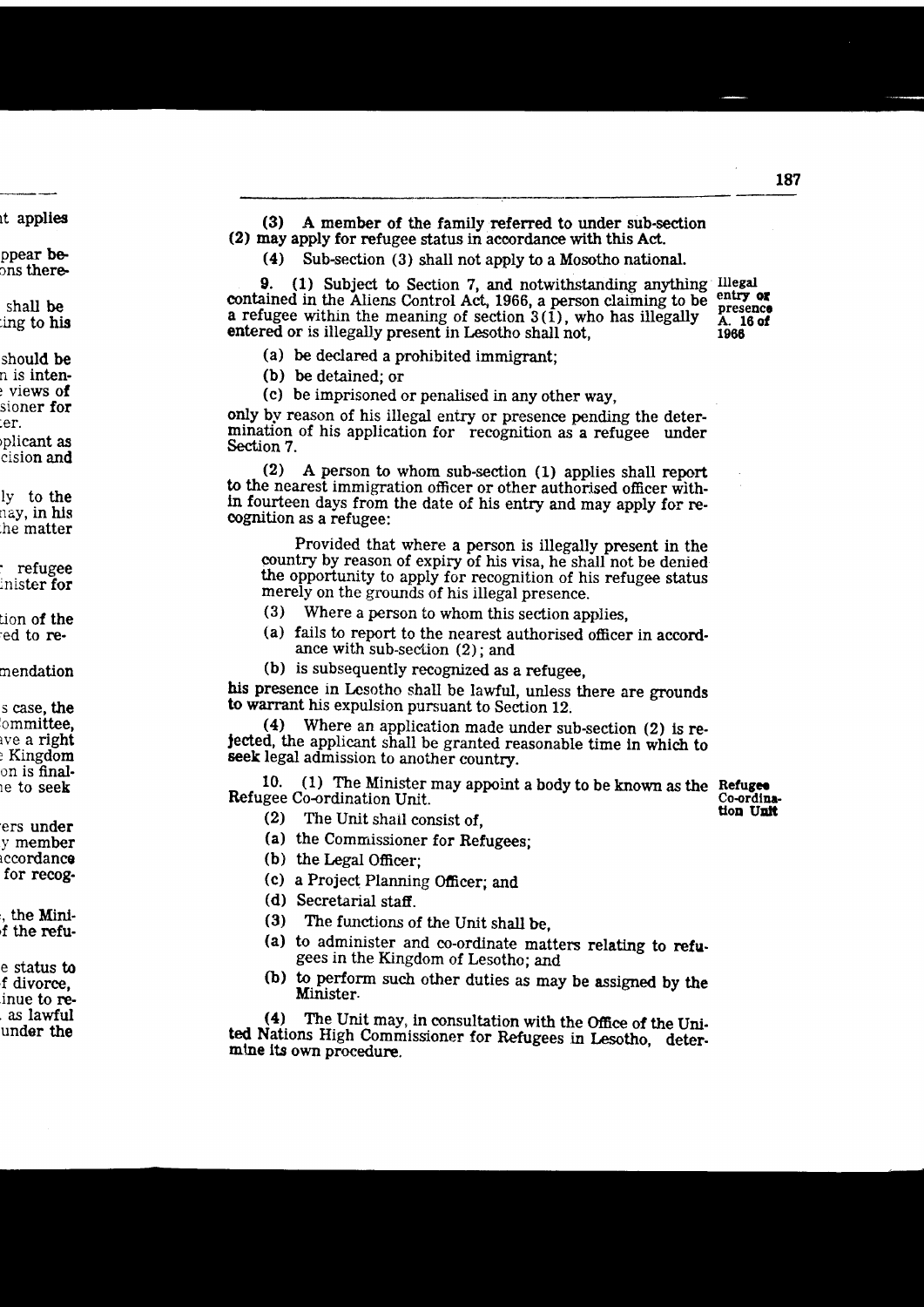# Non-refoule-

ment

11. A person shall not be rejected at any Lesotho frontier or be expelled or otherwise compelled to return to or remain in a  $countrv -$ 

- (a) which he seeks to leave or which he has left or outside of which he finds himself for any of the reasons referred to under section  $3(1)$  (a) or (b): or
- (b) where he may be tried or punished for offences of a political character.

Expulsion

(1) The Minister may, in the interest of national secu- $12.$ rity or public order, issue an order for the expulsion of a refugee:

Provided that no refugee shall be expelled to any country to which, in accordance with section 11 the refugee may not be returned.

(2) Where the Minister has issued an order under subsection (1), he shall inform the refugee of his decision and reasons therefor in writing.

A refugee affected by an order issued under subsection (1) may make an application to the Minister in writing against the  $(3)$ expulsion order.

The Minister shall, on the advice of the Board, reconsider the application and determine whether to enforce or revoke  $(4)$ the expulsion order.

The expulsion order shall be suspended pending the de- $(5)$ cision of the Minister.

Where the application against an expulsion order is re- $(6)$ jected the refugee shall, unless national security or public order otherwise require and having due regard to all the circumstances of the case, be permitted to remain in Lesotho until such time as his application for legal admission into a country other than Lesotho is successful.

13. (1) Subject to this Act, a person claiming to be a refugee or who has been recognised as a refugee shall be subject to the laws and regulations in force in Lesotho.

Notwithstanding sub-section (1), a refugee shall enjoy the rights and be subject to the duties defined in the 1951 Conven- $(2)$ tion and 1967 Protocol relating to the Status of Refugees and the 1969 OAU Convention governing the specific aspects of refugee problems in Africa.

(1) The Minister may, in consultation with the Commit-14. tee, if application therefor is made to him by a refugee who satisfies him that he is qualified under the Schedule for naturalization, grant such a refugee a certificate of naturalization.

There shall be charged minimal fees in respect of natu- $(2)$ ralization under subsection  $(1)$ .

(3) A refugee to whom a certificate is granted under subshall become a citizen of Lesotho by naturalization section  $(1)$ from the date of the grant of the certificate.

Rights and duties

Naturalization

Schedule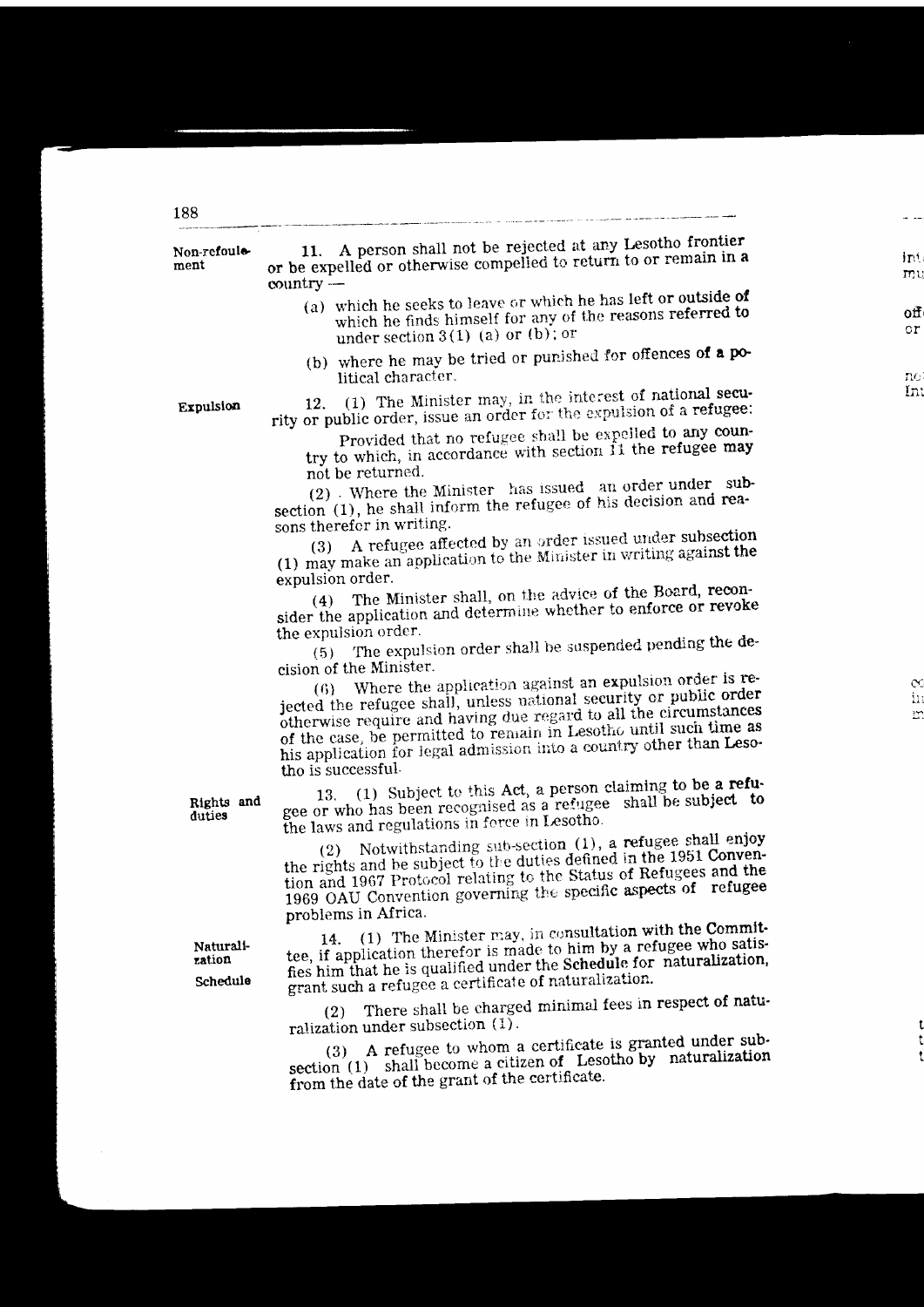15. (1) A refugee who beings any firearm or ammunition Arms and Into Lesotho shall immediately surrender such firearm or am-Ammunition munition to an authorized officer.

(2) Any refugee who consease les this section is guilty of an offence and liable on conviction to a tine not exceeding 400 Maloti or to imprisonment for a term not exceeding 12 months or to both.

(3) The provisions of this section shall be in addition to and not in derogation of or in substantian for, the provisions of the A. 17 of Internal Security (Acras and Amenumitians) Act 1966. 1966

- 16. Any refugee or corsen claiming to be a refugee who, Offences
- relating (a) makes or causes to be made any false return, statement to false or representation to a suderived officer or other person lawfully every and be further under this Act;
- (b) refuses to renduce to any such efficer or person any document, or to furn it him with any information, which the said officer may reasonably require for the purposes of this Act:
- (c) otherwise obstructs any person in the exercise of his functions under this Action
- (d) without reached patholity, alternary certificate or document issued or made ander this Act, or has in his possession for such use, any forged, altered or irregular cer-

tificate, identity card has a set manuscular require commits an offence and is hable on conviction to a fit, not exceeding 200 Maloti or to improve theme for a term not exceeding 6 months or to be the

- The Musician man make regulations ......  $17<sub>1</sub>$
- (a) concerning entry and residence of refugees in Lesotho;
- (b) prescribing the procedure to be followed by the authorised officer for this correse of facilitating entry into Lesothe by persons who wish to apply for refugee status;
- (c) prescribing the procedure to be followed by the Committee in processing epplications for refugee status and in registering persons who are precentized as refugees;
- (d) prescribing the application form for refugee status;
- (e) prescribing the fews to be paid by refugees in respect of haturalization: and
- (f) generally for the better carrying into effect of the purposes of this Act.

A person who would recordily fail within the purview of 18. the Fugitive Offenders Act. 1987 but who falls under the definition of a refugee with a the manage of section 3(1), shall nevertheless be subfect to this Act

Application of Fugitive offenders Act. A. 38 of 1967.

information

Regulations